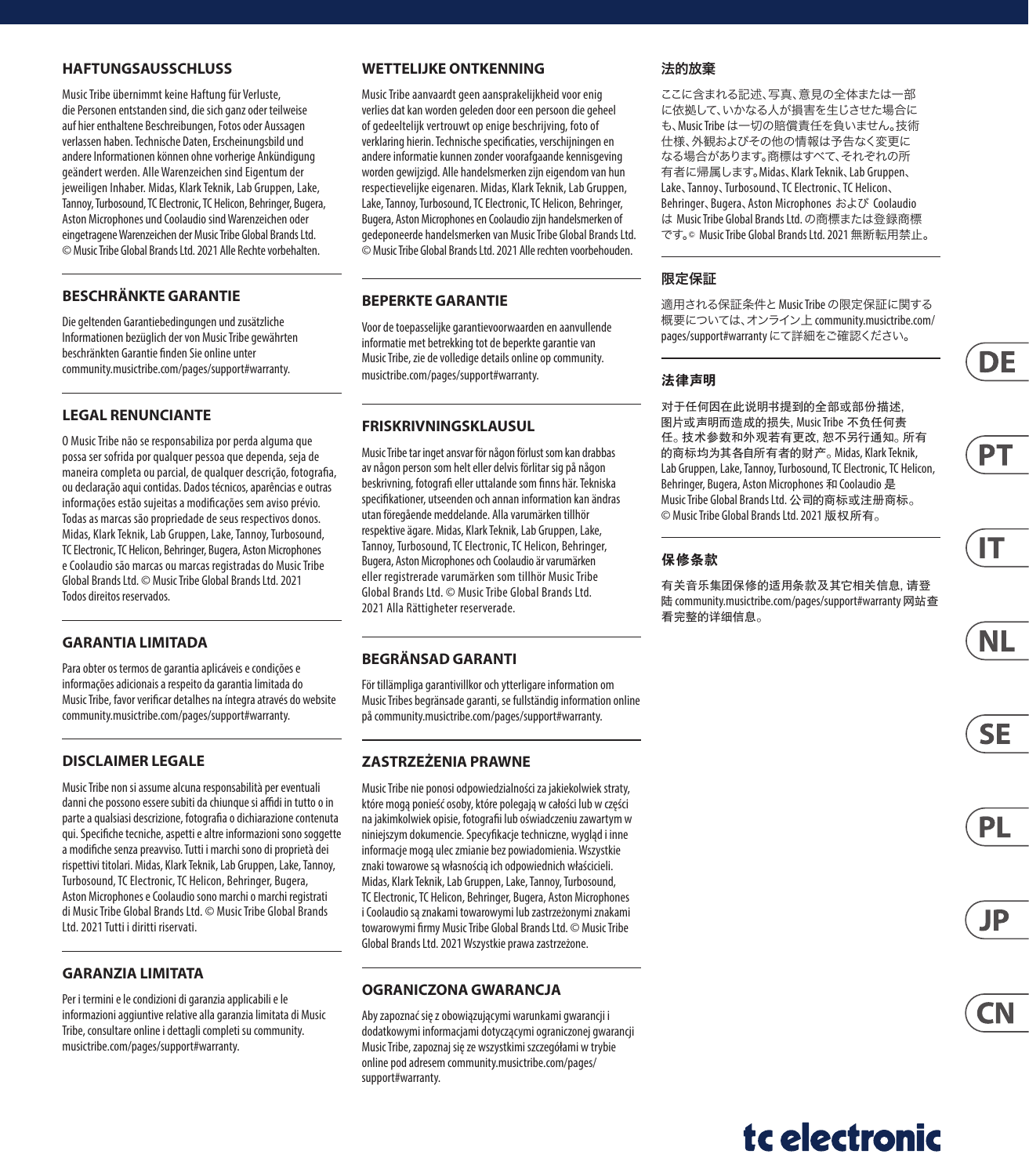### **FEDERAL COMMUNICATIONS COMMISSION COMPLIANCE INFORMATION**

### **TC Electronic**

### **THE PROPHET DIGITAL DELAY**

Responsible Party Name: **Music Tribe Commercial NV Inc.**

Address: **122 E. 42nd St.1, 8th Floor NY, NY 10168, United States**

Email Address: **legal@musictribe.com**

#### **THE PROPHET DIGITAL DELAY**

This equipment has been tested and found to comply with the limits for a Class B digital device, pursuant to part 15 of the FCC Rules. These limits are designed to provide reasonable protection against harmful interference in a residential installation. This equipment generates, uses and can radiate radio frequency energy and, if not installed and used in accordance with the instructions, may cause harmful interference to radio communications. However, there is no guarantee that interference will not occur in a particular installation. If this equipment does cause harmful interference to radio or television reception, which can be determined by turning the equipment off and on, the user is encouraged to try to correct the interference by one or more of the following measures:

- Reorient or relocate the receiving antenna.
- Increase the separation between the equipment and receiver.
- Connect the equipment into an outlet on a circuit different from that to which the receiver is connected.
- Consult the dealer or an experienced radio/TV technician for help.

This device complies with Part 15 of the FCC rules. Operation is subject to the following two conditions:

(1) this device may not cause harmful interference, and (2) this device must accept any interference received, including interference that may cause undesired operation.

#### **Important information:**

Changes or modifications to the equipment not expressly approved by Music Tribe can void the user's authority to use the equipment.

# $\epsilon$

Hereby, Music Tribe declares that this product is in compliance with Directive 2014/30/EU, Directive 2011/65/EU and Amendment 2015/863/EU, Directive 2012/19/EU, Regulation 519/2012 REACH SVHC and Directive 1907/2006/EC.

Full text of EU DoC is available at https://community.musictribe.com/

EU Representative: Music Tribe Brands DK A/S Address: Gammel Strand 44, DK-1202 København K, Denmark

UK Representative: Music Tribe Brands UK Ltd. Address: 6 Lloyds Avenue, Unit 4CL London EC3N 3AX, United Kingdom =N